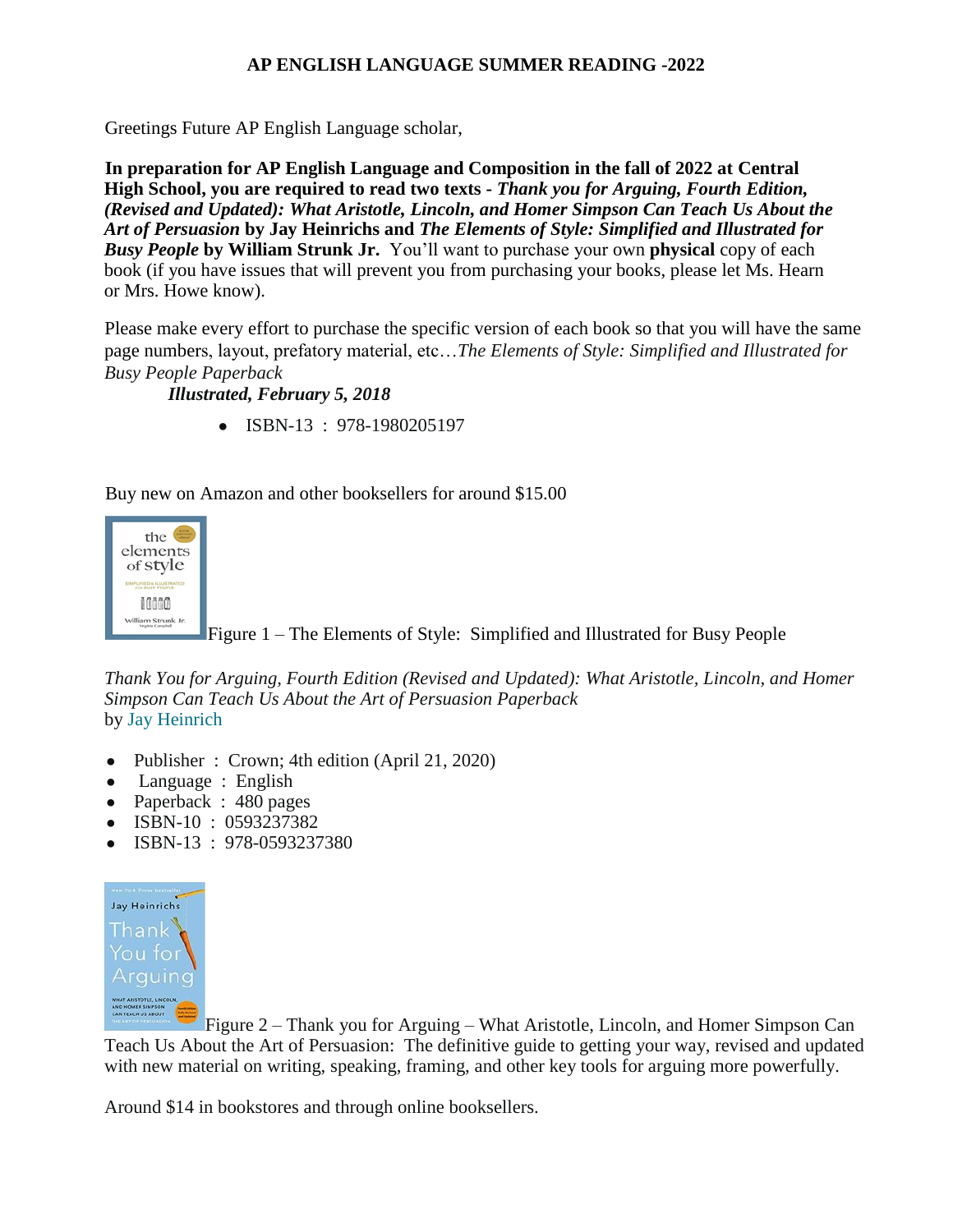### **READING and ASSIGNMENT:**

- 1. You are to read all of *The Elements of Style.* You should be so familiar with this book you can quote specific rules. Expect a test early in the first quarter over the material found here.
- 2. You are expected to read chapters 1-19 of Heinrichs' book *Thank You for Arguing.* You may read all of the book if you choose to, but you only need to complete the following assignment for the first 19 chapters.
	- a. Your assignment will be to keep a dialectical journal over Heinrich's book as you read. See attached instructions and be sure to bring your completed journal to class in August. If you work steadily, you'll find that the work is not too demanding. If you wait until the weekend before school starts, you will find yourself overwhelmed.

AP English Language & Composition DIALECTICAL JOURNALS

\*You should bring your journal to class on day one to be collected for grading.\*

## **STEP ONE: THE NEW NOTEBOOK**

- ✔ You will need to purchase **a new BOUND composition COLLEGE-RULED notebook**  designated as your journal for the year – no exceptions to this.
- $\blacktriangleright$  Please put your name and the course on the front cover in a clear hand.
- ✔ **Neatness in this journal is essential.** AP Exam readers must be able to read your ideas without difficulty, so I expect you to practice neatness here.
- ◆ Your journal should be free of drawings and doodles.
- $\blacktriangleright$  Each entry must have good titles and clear demarcations.
- ◆ You will read and complete your journaling for *Thank You for Arguing*
- $\blacktriangleright$  You will continue with this process (that of journaling as you read) in this notebook as we read this year.

# **STEP TWO: PROCEDURE -** *DIALECTICAL JOURNALS*

The term "dialectic" means "the art or practice of arriving at the truth by using conversation involving question and answer." Think of your dialectical journal as a series of conversations with the texts we read during this course. The process is meant to help you develop a better understanding of the texts we read. Use your journal to incorporate your analysis of the texts. You will find that this journal is a useful way to process what you are reading, prepare yourself for group discussion, and gather textual evidence for your various writing assignments.

Using a **dialectical journal format**, choose a rhetorical concept that Heinrichs discusses throughout his text with real-life examples of rhetorical concepts. That is, you will need to choose a rhetorical concept from each chapter-yes, you get to choose-find a real-life example of an orator/author exemplifying the concept of your choices, and finish the assignment by explaining how the example exhibits the concept. Be sure to label each chapter by chapter number, title, and subtitle as seen below.

- 1. Label each chapter per instructions
- 2. Rhetorical Concept Found in Text: proof from the text (include page #)